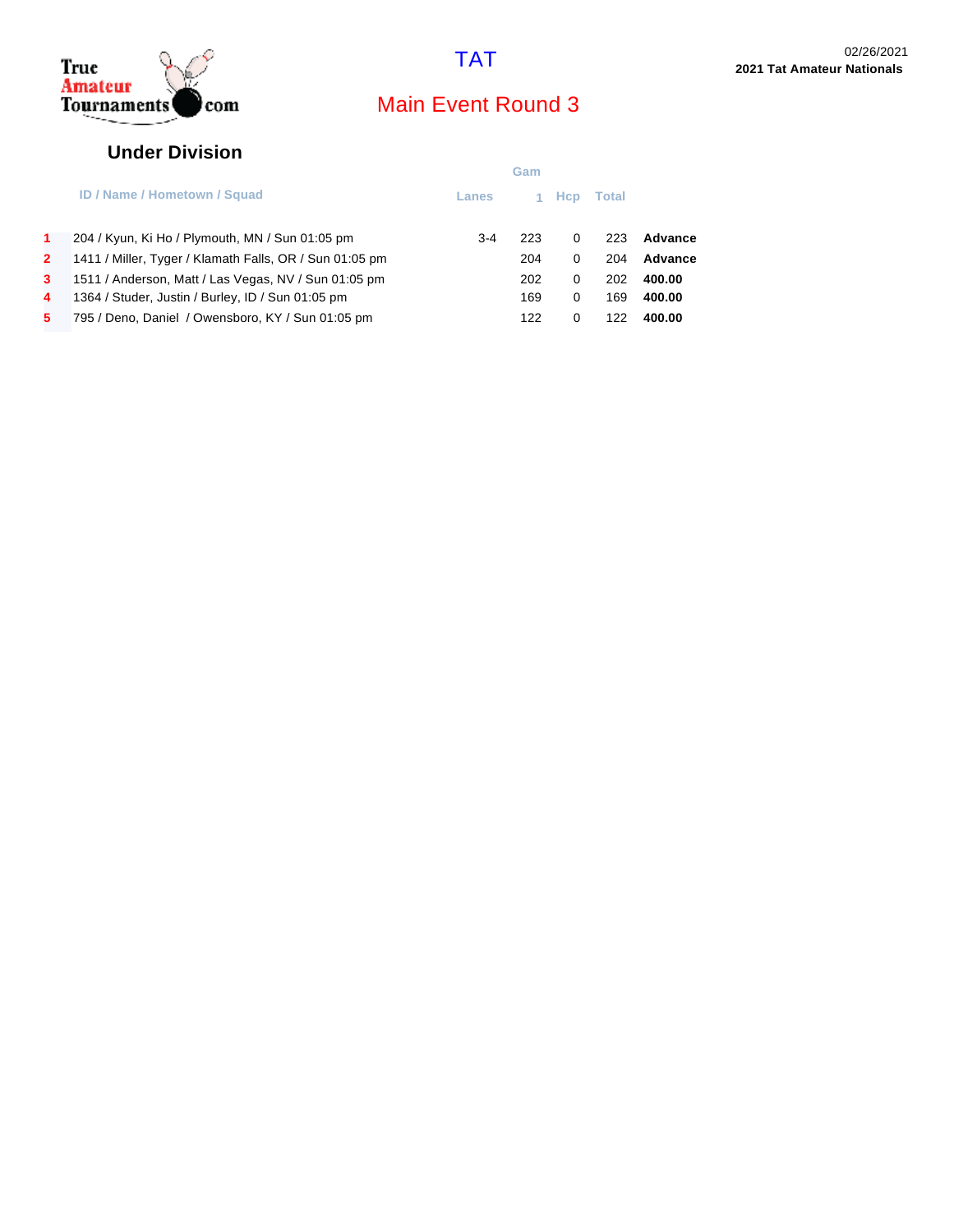

### **Middle Division**

|                                                       | Gam   |     |            |       |         |
|-------------------------------------------------------|-------|-----|------------|-------|---------|
| <b>ID / Name / Hometown / Squad</b>                   | Lanes |     | <b>Hcp</b> | Total |         |
| 1180 / Ratliff, Darrel / Monroe, NC / Sun 01:00 pm    | 11-12 | 255 | 0          | 255   | Advance |
| 956 / Summers, Chad / Gilbert, AL / Sun 01:00 pm      |       | 213 | 0          | 213   | Advance |
| 1373 / Biondi, Tony / Davenport, FL / Sun 01:00 pm    |       | 202 | 0          | 202   | 400.00  |
| 977 / Gohagan III, George / Dayton, OH / Sun 01:00 pm |       | 201 | 0          | 201   | 400.00  |
| 1012 / Kinney, Andy / Idaho Falls, ID / Sun 01:00 pm  |       | 163 | 0          | 163   | 400.00  |
|                                                       |       |     |            |       |         |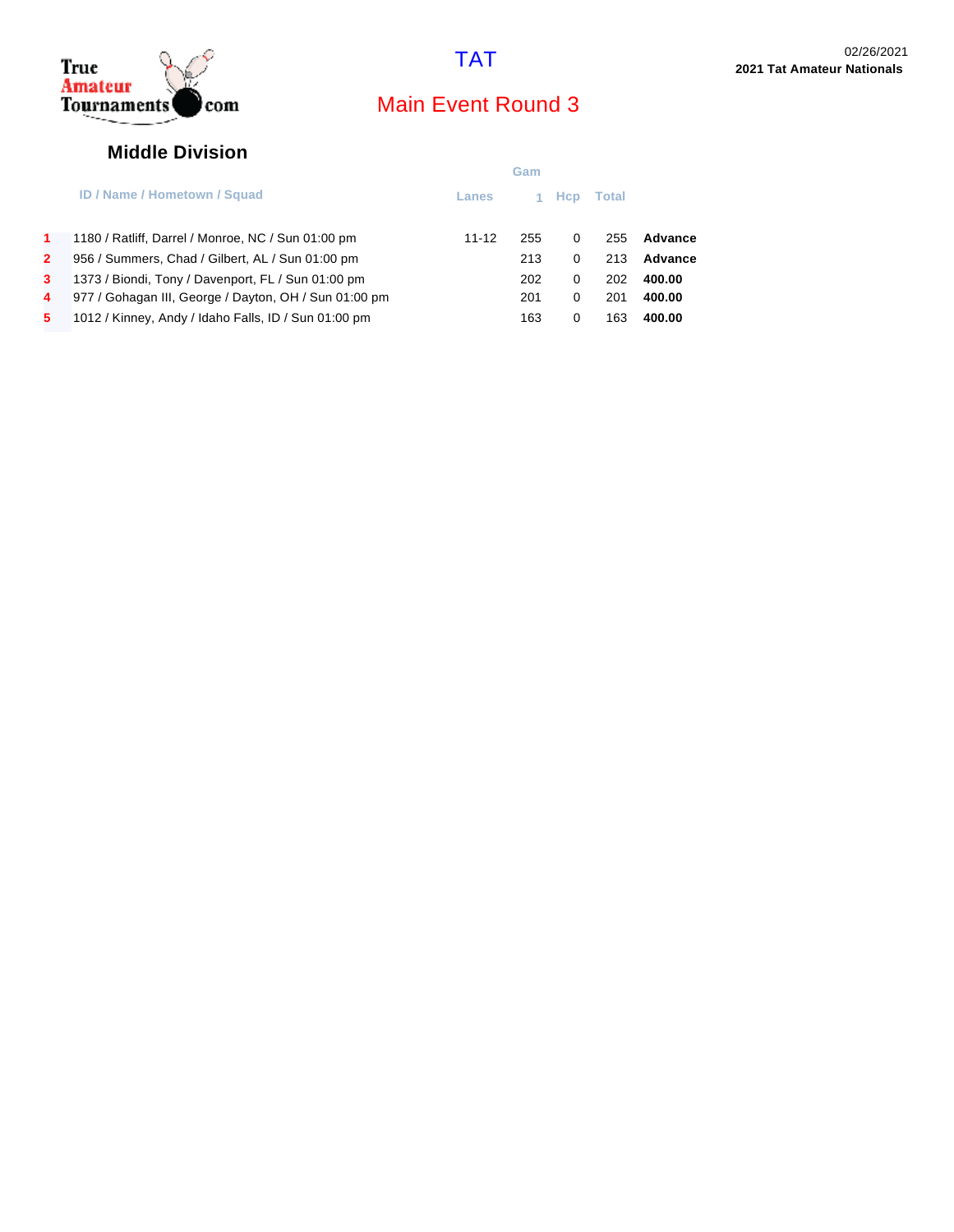



### **Senior Division**

|    |                                                        | Gam     |     |          |       |         |
|----|--------------------------------------------------------|---------|-----|----------|-------|---------|
|    | <b>ID / Name / Hometown / Squad</b>                    | Lanes   |     | 1 Hcp    | Total |         |
| 1. | 1184 / Marner, Trent / Kokomo, IN / Sun 01:00 pm       | $19-20$ | 203 | $\Omega$ | 203   | Advance |
|    | 543 / Wyatt, Ken / Sterling Heights, MI / Sun 01:00 pm |         | 171 | 0        | 171   | 400.00  |
| 3. | 1066 / Crum, Gary / Youngstown, OH / Sun 01:00 pm      |         | 164 | 0        | 164   | 400.00  |
|    |                                                        |         |     |          |       |         |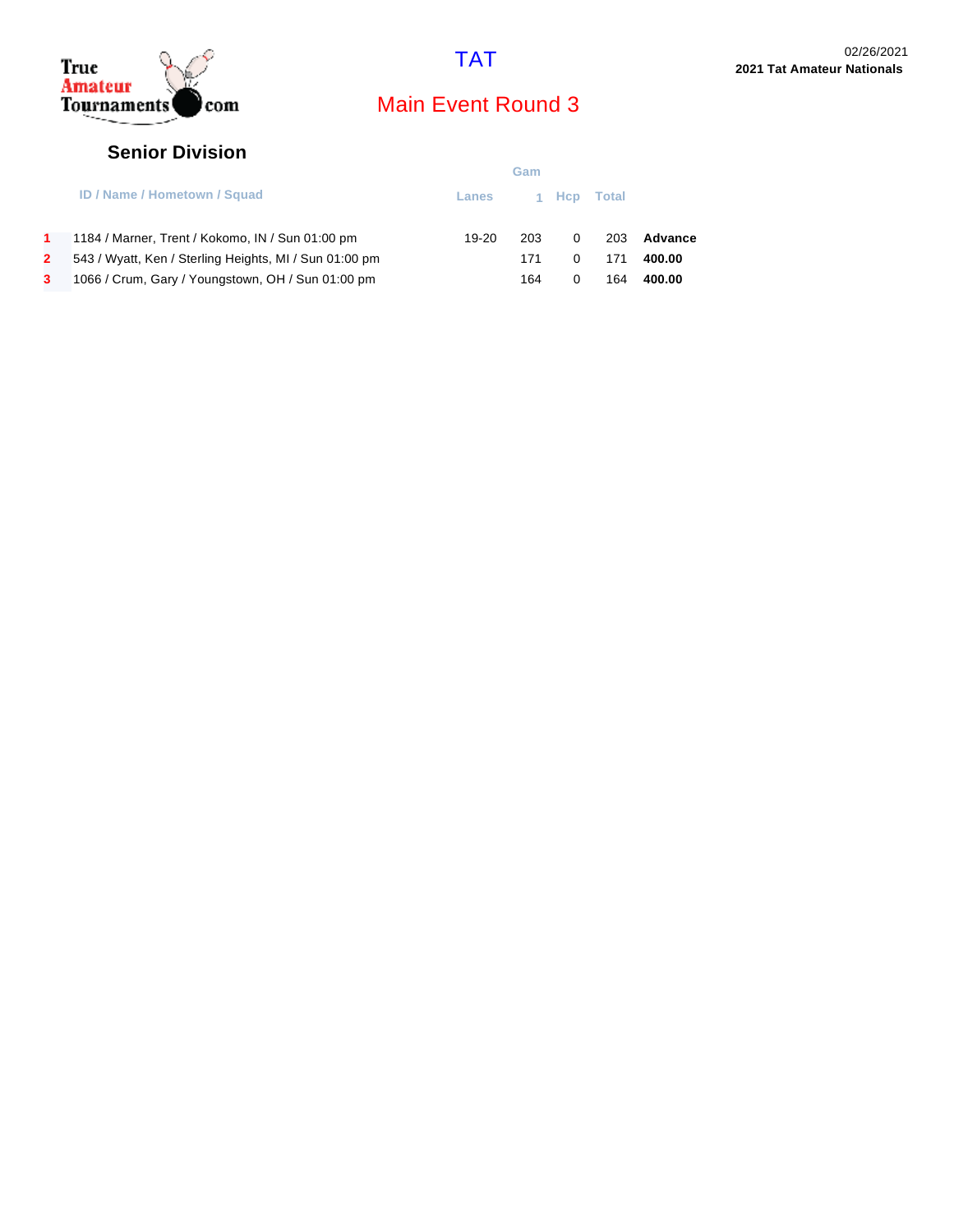



### **219 & Under Division**

|                |                                                            |       | Gam |            |              |         |
|----------------|------------------------------------------------------------|-------|-----|------------|--------------|---------|
|                | <b>ID / Name / Hometown / Squad</b>                        | Lanes |     | <b>Hcp</b> | <b>Total</b> |         |
| $\mathbf{1}$   | 291 / Reamy, Brandie / Taylor, MI / Sun 12:00 pm           | 53-54 | 214 | 4          | 218          | Advance |
| $\mathbf{2}$   | 581 / Felton, Sly / Baho, MD / Sun 12:00 pm                |       | 198 | 18         | 216          | Advance |
| $\mathbf{3}$   | 635 / Dragon, Michael / Gilbert, AZ / Sun 12:00 pm         |       | 202 | 8          | 210          | 400.00  |
| 4              | 1308 / Crawford, Antione / Owings Hills, MD / Sun 12:00 pm |       | 182 | 16         | 198          | 400.00  |
| 5              | 616 / Richardson, Brian / Surprise, AL / Sun 12:00 pm      |       | 175 | 22         | 197          | 400.00  |
|                |                                                            |       |     |            |              |         |
| $\mathbf{1}$   | 1132 / Pascua, Tony / Sacramento, CA / Sun 12:00 pm        | 57-58 | 225 | 13         | 238          | Advance |
| $\overline{2}$ | 1467 / Phillips, Kyle / El Paso, TX / Sun 12:00 pm         |       | 206 | 17         | 223          | Advance |
| 3              | 534 / Godden, Bob / Las Vegas, NV / Sun 12:00 pm           |       | 194 | 19         | 213          | 400.00  |
| 4              | 212 / Harrington, Jordan / South Jordan, UT / Sun 12:00 pm |       | 201 | 6          | 207          | 400.00  |
| 5              | 270 / Michalosky, Kyle / Henderson, AL / Sun 12:00 pm      |       | 126 | 20         | 146          | 400.00  |
|                |                                                            |       |     |            |              |         |